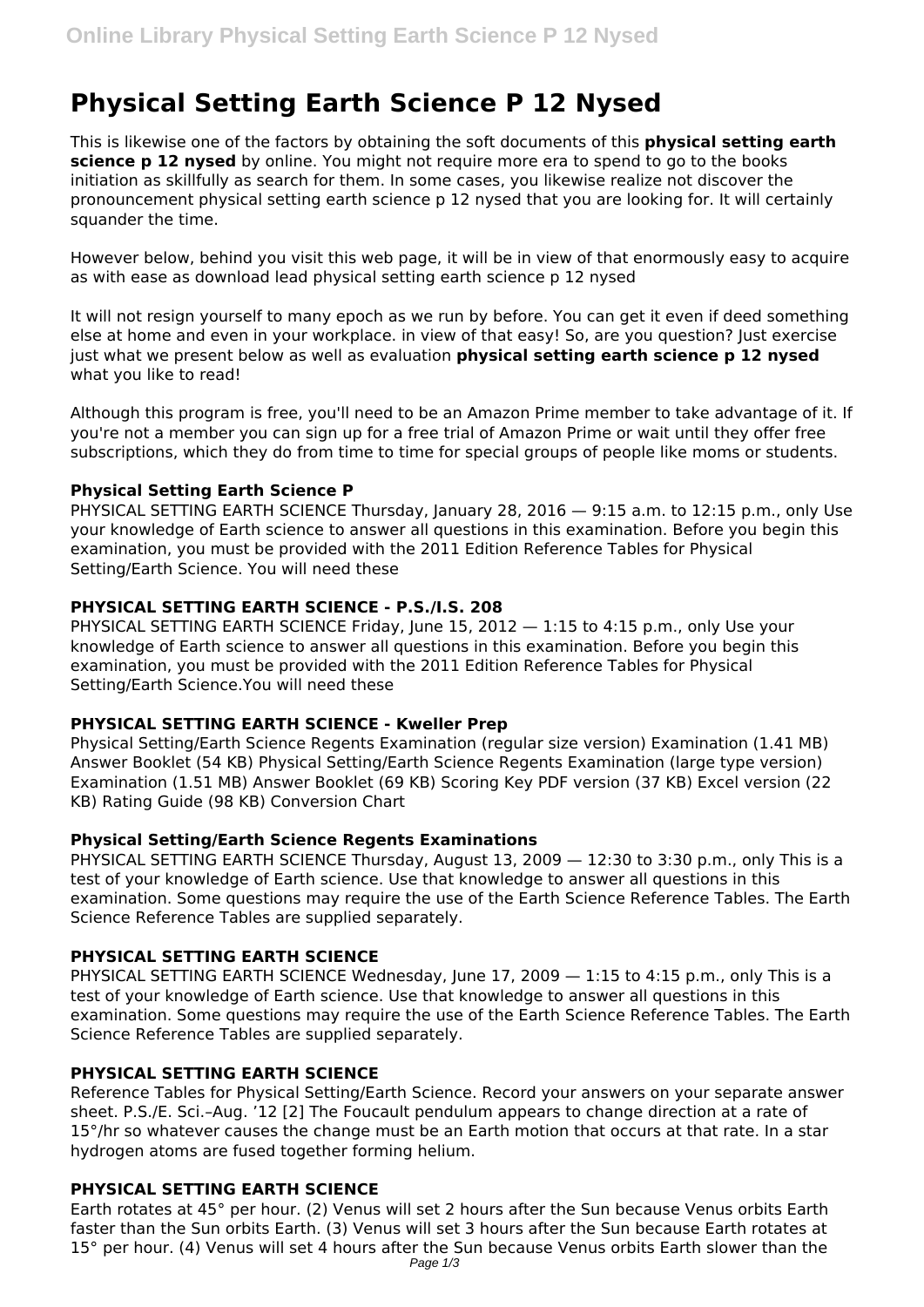## Sun orbits Earth. Sun Venus (Not drawn to scale)

### **PHYSICAL SETTING EARTH SCIENCE**

This edition of the Earth Science Reference Tables should be used in the classroom beginning in the 2011–12 school year. The first examination for which these tables will be used is the January 2012 Regents Examination in Physical Setting/Earth Science.

## **Reference Tables for Physical Setting/EARTH SCIENCE**

P.S./EARTH SCIENCE P.S./EARTH SCIENCE The University of the State of New York REGENTS HIGH SCHOOL EXAMINATION PHYSICAL SETTING EARTH SCIENCE Thursday, January 26, 2017 — 9:15 a.m. to 12:15 p.m., only The possession or use of any communications device is strictly prohibited when taking

## **PHYSICAL SETTING EARTH SCIENCE**

Earth Science:The Physical Setting,Second Edition, which follows the New York State Core Curriculum, which is based on National Standards, is an introduction to the study of Earth Science. The specific standards covered in each chapter are listed in the table of contents and next to the text to which they apply and next to each Student Activity.

#### **EARTH SCIENCE**

the discovery process. To that end, Standards 1, 2, 6, and 7 incorporate in the Physical Setting/Earth Science Core Curriculum a student-centered, problem-solving approach to Earth Science. The following is a sample of Earth Science process skills.

#### **Physical Setting/ Earth Science - NYLearns**

PHYSICAL SETTING EARTH SCIENCE Thursday, January 26, 2012 — 1:15 to 4:15 p.m., only Use your knowledge of Earth science to answer all questions in this examination. Before you begin this examination, you must be provided with the 2011 Edition Reference Tables for Physical Setting/Earth Science.You will need these

#### **PHYSICAL SETTING EARTH SCIENCE**

PHYSICAL SETTING EARTH SCIENCE Friday, June 17, 2016 — 9:15 a.m. to 12:15 p.m., only Use your knowledge of Earth science to answer all questions in this examination. Before you begin this examination, you must be provided with the 2011 Edition Reference Tables for Physical Setting/Earth Science.You will need these

#### **PHYSICAL SETTING EARTH SCIENCE**

PHYSICAL SETTING EARTH SCIENCE Thursday, June 19, 2014 — 1:15 to 4:15 p.m., only Use your knowledge of Earth science to answer all questions in this examination. Before you begin this examination, you must be provided with the 2011 Edition Reference Tables for Physical Setting/Earth Science.You will need these

#### **PHYSICAL SETTING EARTH SCIENCE**

Physical Setting/Earth Science Reference Tables — 2010 Edition 3 Generalized Bedrock Geology of New York State modified from GEOLOGICAL SURVEY NEW YORK STATE MUSEUM 1989 N i a g a r a R i v e r GEOLOGIC PERIODS AND ERAS IN NEW YORK CRETACEOUS and PLEISTOCENE (Epoch) weakly consolidated to unconsolidated gravels, sands, and clays LATE TRIASSIC and EARLY JURASSIC conglomerates, red sandstones ...

#### **Reference Tables for Physical Setting/EARTH SCIENCE**

P.S./E. Sci.–June '19 [2] Part A Answer all questions in this part. Directions (1–35): For each statement or question, choose the word or expression that, of those given, best completes the statement or answers the question. Some questions may require the use of the 2011 Edition Reference Tables for Physical Setting/Earth Science.

## **PHYSICAL SETTING EARTH SCIENCE**

PHYSICAL SETTING EARTH SCIENCE Thursday, June 19, 2014 — 1:15 to 4:15 p.m., only Use your knowledge of Earth science to answer all questions in this examination. Before you begin this examination, you must be provided with the 2011 Edition Reference Tables for Physical Setting/Earth Science.You will need these